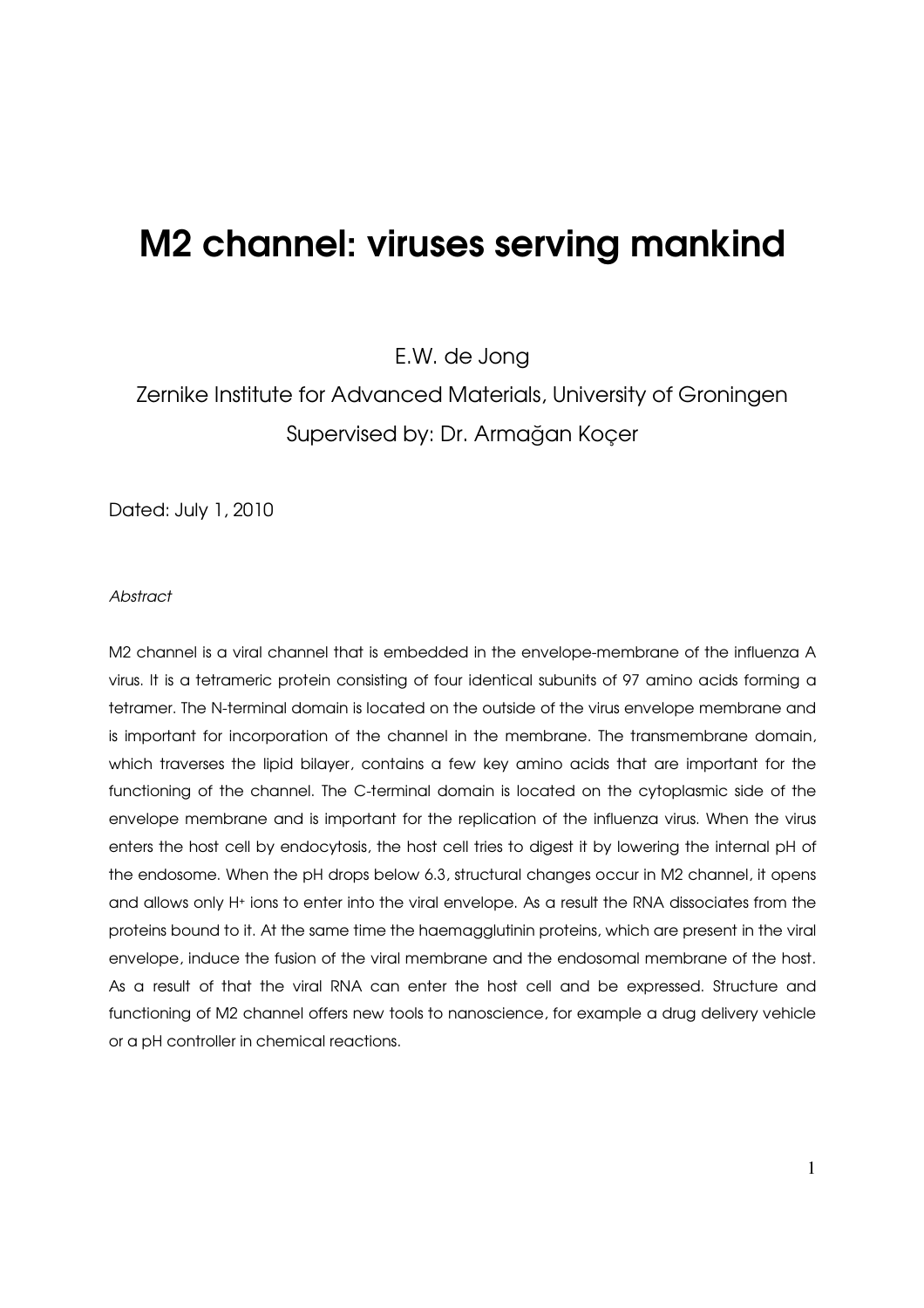# List of contents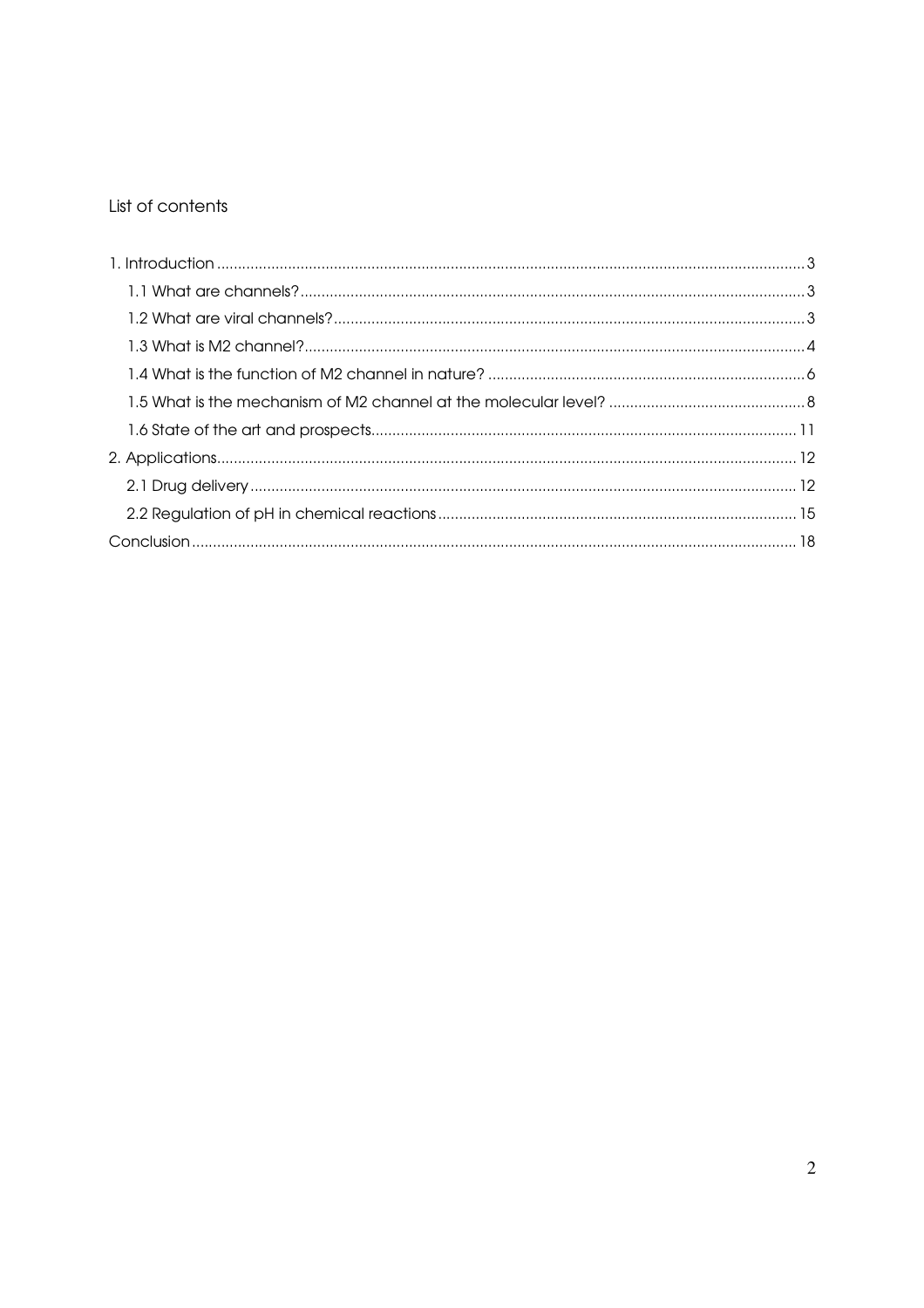## 1. Introduction

#### 1.1 What are channels?

All cells have membranes, which separate the inside of the cell from the external environment. These membranes consist of a lipid bilayer that is not permeable for ions. Even though the cell has its own content, it needs to get the necessary molecules inside or release the waste outside. In order to communicate in such a selective way with its environment, the cell uses membrane proteins, which are incorporated in the membrane. Two classes of these proteins can be distinguished: pumps and channels. Pumps use active transport to drive the uphill transport of ions or molecules. Energy input is needed for this process to take place. Channels use passive transport, which means that they enable molecules to flow in the direction of the concentration gradient through the membrane. The most important properties of channels are that they are highly selective for particular ions, they exist in open and closed state and the transitions between those states are regulated and the open states of channels spontaneously convert into inactivated states.1a There are already many examples of possible uses for these membrane proteins in nanotechnology for functions that are different than their natural one.2,3 This requires the engineering of these proteins on the basis of the knowledge about their structure and functioning in nature. Therefore, let us start by looking at the most simple kind of these proteins, which are viral channels.

#### 1.2 What are viral channels?

All viruses have a protein coat that protects their DNA or RNA. Some viruses also have an envelope, which surrounds the virus when it is outside a cell. Because this envelope consists of a lipid bilayer, proteins can be embedded in them like they are in membranes of other cells. Viral channels consist of short proteins of about 100 amino acids. Four different channels are found so far in enveloped viruses of eukaryotes (Table 1). It is suggested that the last three channels share similar roles and function in the life cycles of their viruses.<sup>4</sup> In this report, out of these four channels, the most extensively investigated M2 channel is going to be examined in more detail.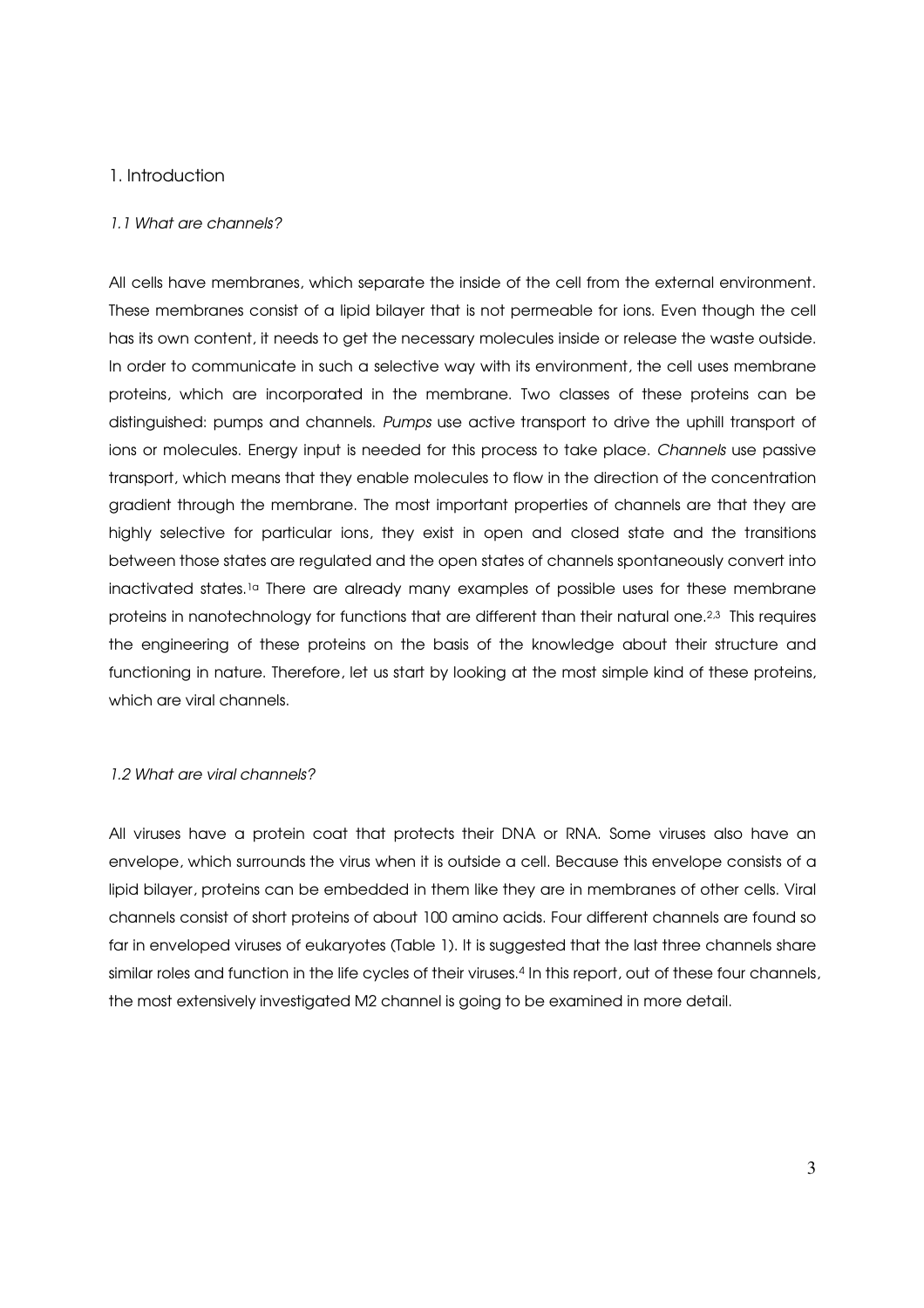Table 1: Known viral channels.<sup>5</sup>

| Virus                  | Channel        |
|------------------------|----------------|
|                        |                |
| Influenza A            | M <sub>2</sub> |
| Influenza B            | <b>NB</b>      |
| Influenza C            | CM2            |
| Human immunodeficiency | Vpu            |
| virus type $1$ (HIV-1) |                |

#### 1.3 What is M2 channel?

The M2 channel consists of four identical subunits forming a tetramer. Each subunit consists of 97 amino acids. The N-terminal domain is short (21 amino acids) and is located on the outside of the virus, the transmembrane (TM) domain spans the lipid bilayer. It consists of 25 amino acids and connects the N- and the C-terminus of the protein. The C-terminal part is relatively longer (51 amino acids) and is located at the cytoplasmic side of the envelope.4 A schematic drawing of M2 is shown in Figure 1.



Figure 1: Schematic drawing of the M2 channel. Indicated are the N-terminal part at the outside of the virus, the transmembrane domain and the C-terminal part at the cytoplasmic side of the virus. The numbers indicate the position of amino acids in the protein.<sup>5</sup>

The N-terminal domain, which is on the extracellular side of the virus, is important for incorporation of the channel into the envelope. This part of the M2 protein is also a target for anti-viral drugs. Sera raised against this extracellular domain can passively induce protective immunity in mice. Broad-spectrum influenza vaccines, which enhance the immune response and prevent the virus to be lethal, have been designed to aim for this extracellular domain. However, when designed on the base of the human influenza strains, the antisera do not react with the N-terminal domain of M2 channel. Antibodies aimed at this N-terminal domain do not bind to the virus particle, but they do bind strongly to the virus-infected cells. This is probably due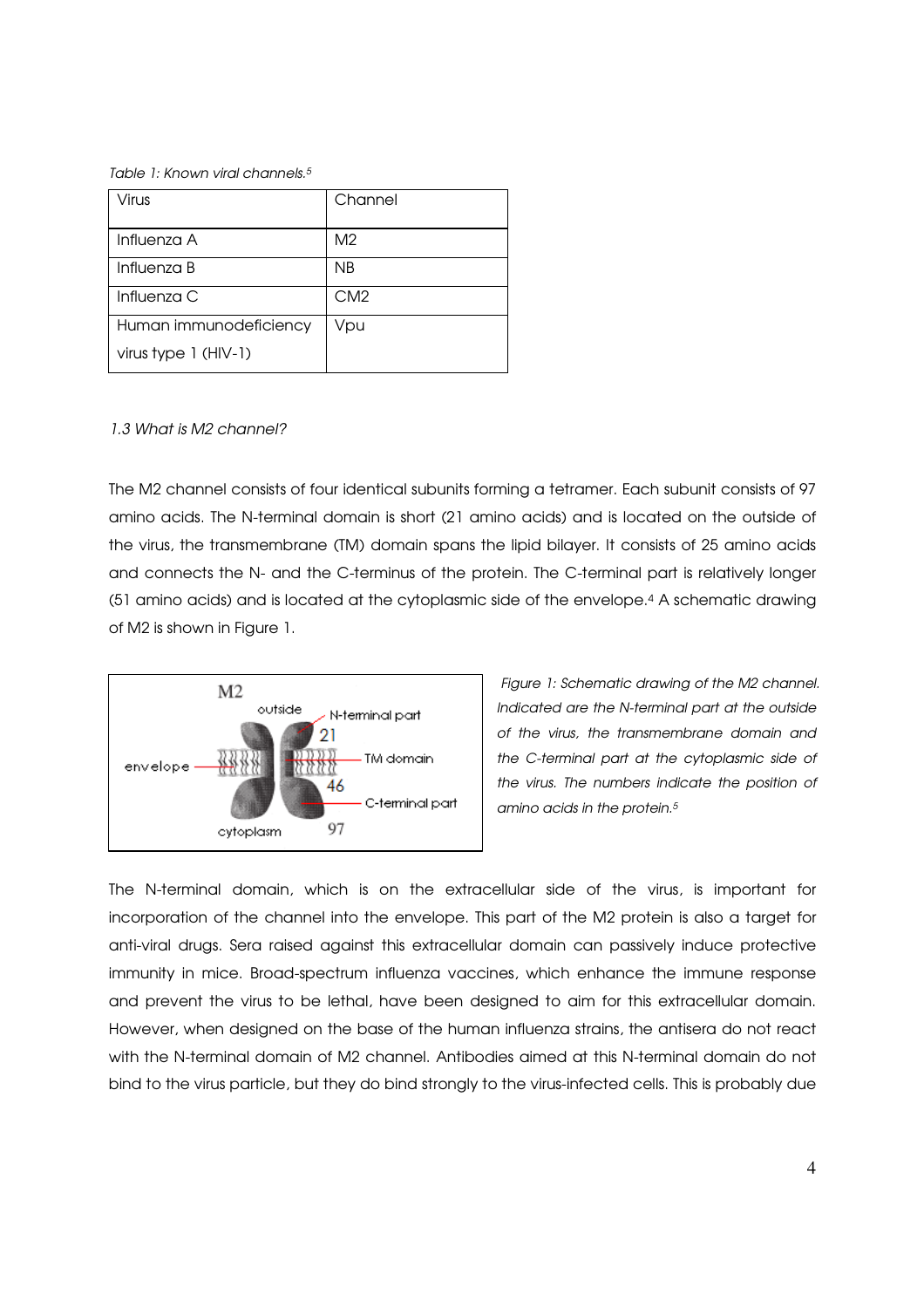to differences in the amino acid sequence between the recombinant vaccine and the challenge strain, which was observed in a study in swine.<sup>6</sup>

The tetrameric form of the channel is stabilized by non-covalent interactions in the transmembrane domain and by disulphide linkages in the N-terminal part. The TM-part is oriented in a helical structure and at pH 8.0 it has a 25° tilt. The most important amino acids present in the TM-domain are Histidine, which is the 37<sup>th</sup> amino acid of the protein (His37) and Tryptophan, the 41st amino acid (Trp41) (Fig 2). They are both hydrophilic and conserved in all known strains of influenza A viruses. Trp41 is located one helical turn from His37, so their side chains are pointing in the same direction into the inside of the channel. The side chain of His37 is called as an imidazole ring, which can be positively charged and the side chain of Trp41 is an indole ring, which has negative charges from the π-electrons. Because of their relative positions inside the channel, the side chains can easily interact with each other. Namely, a cation-π interaction occurs. This stabilizes the open form of the channel by partial neutralization of the positive charges, which are present on the His37 side chain in open form of the channel.<sup>6</sup>



Figure 2: Structure of Histidine (left) and Tryptophan (right) as free amino acids, not incorporated in a protein. The circles in the left and right drawings indicate the imidazole and indole ring, respectively.

The C-terminal domain, which is on the cytoplasmic side of the virus, plays a role in the replication of the influenza virus and it is essential in the function of the M2 channel.7 It binds to the matrix protein M1, which is the major internal structural component of the virion and plays an important role in the virus budding of Influenza A. By doing this it supports the assembly and production of infectious particles. The cytoplasmic tail also facilitates the efficient packaging of genome segments in the virions.6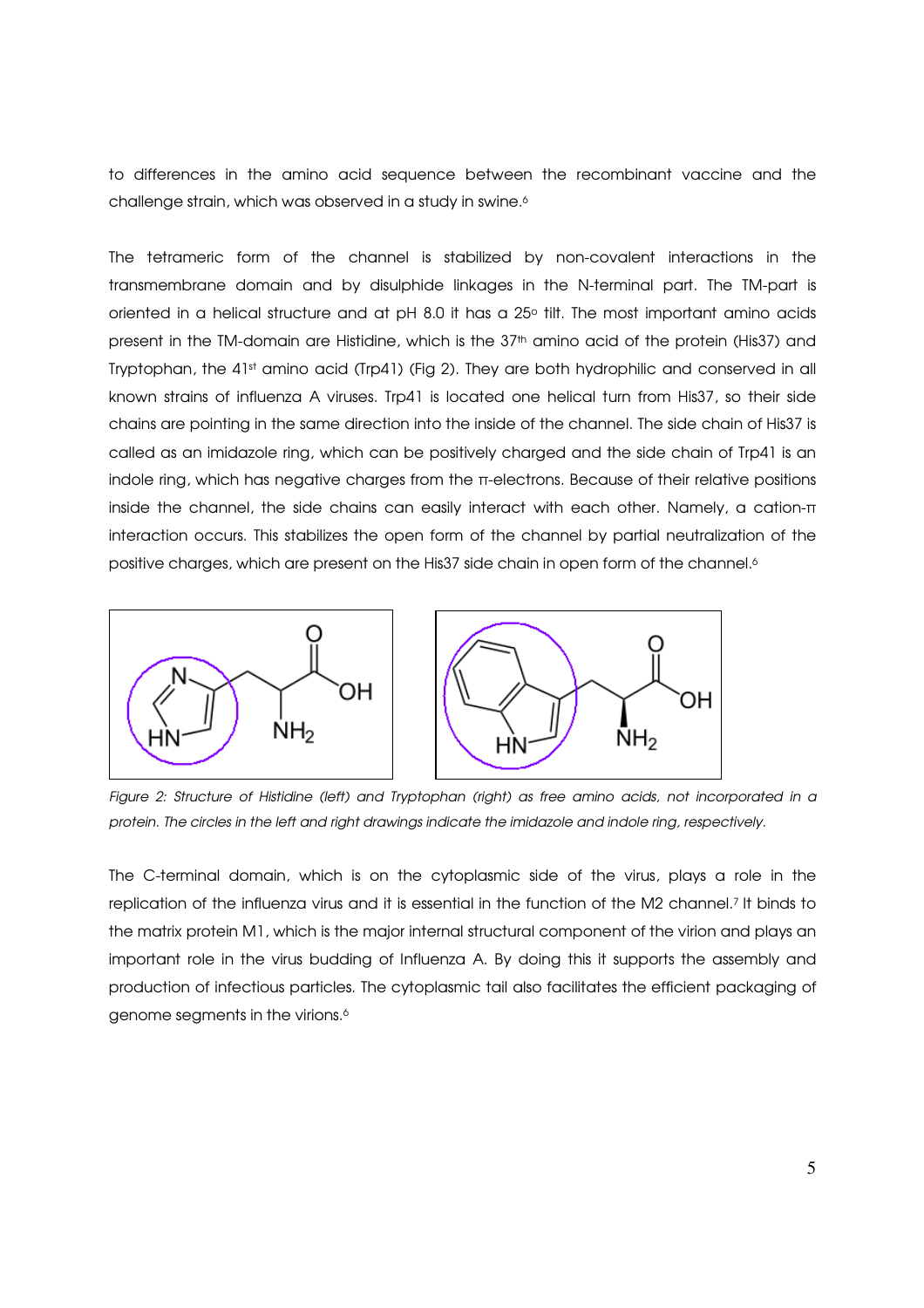#### 1.4 What is the function of M2 channel in nature?

A schematic representation of the life cycle of the influenza A virus is shown in Figure 3. First step in the way to replication of the virus is binding of the glycoprotein haemagglutinin (HA), which is on the envelope of the influenza A virus, to the sialic acid-containing receptors on the surface of the host cell.<sup>1a</sup> This locks the two membranes together, so that the virus enters the host cell via receptor-mediated endocytosis (inlet Fig 3). The host cell tries to digest this intruder by acidifying the endosome. In response to this low pH (5-6) the structure of the HA protein changes. Part of the protein, called the fusion peptide, becomes exposed to the aqueous environment and because of its hydrophobic nature, it inserts itself into the endosomal membrane. The HA structure changes further and this pulls the viral and the endosomal membranes together, which eventually leads to fusion. $8$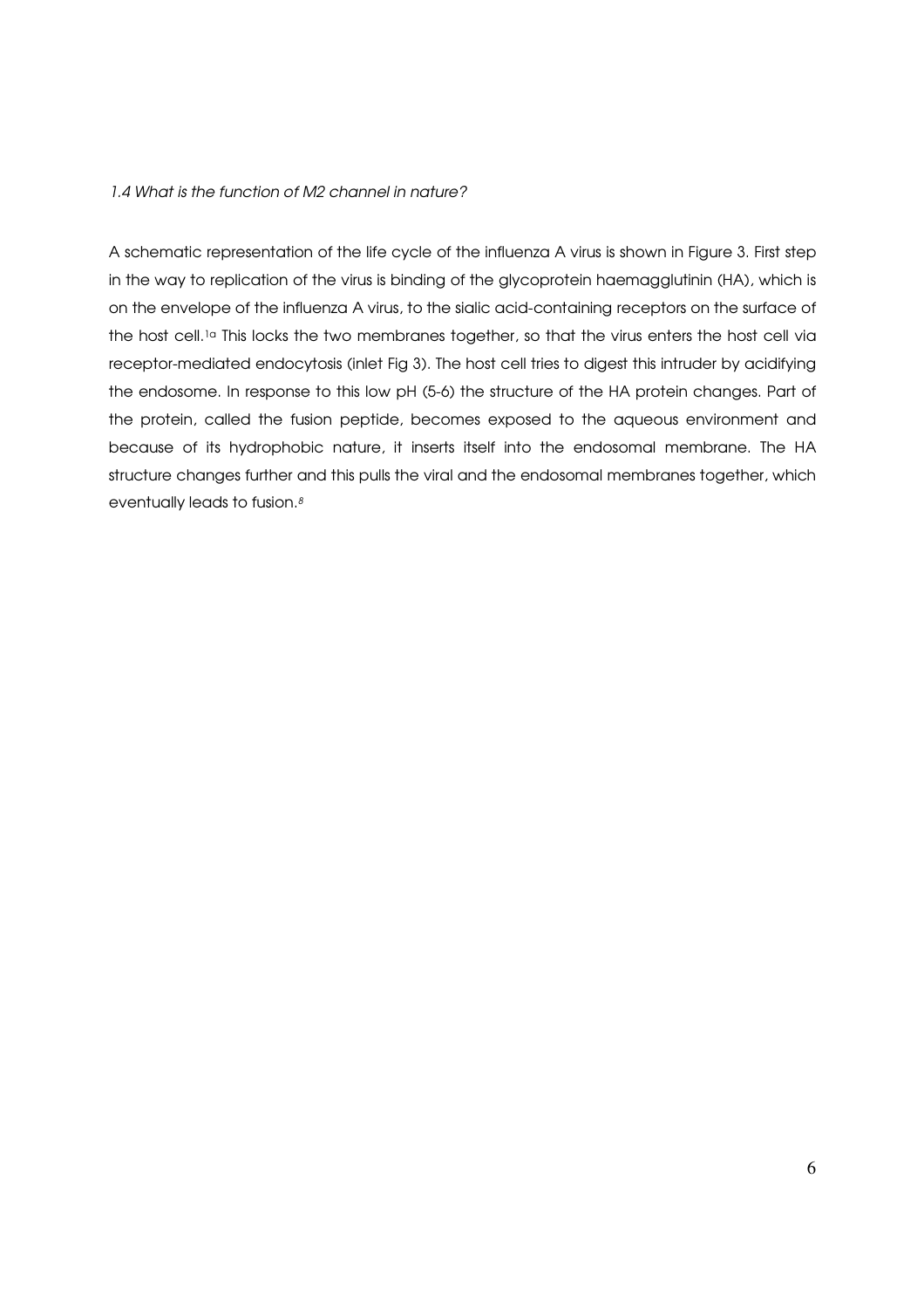

Figure 3: Life cycle of the Influenza A virus. The virus enters the host cell via endocytosis, the RNA is released and finds its way to the nucleus where it is replicated and a new virus particle is released.<sup>9</sup> The numbers indicate the different steps corresponding to the different conformations of HA shown in the inlet. Inlet: Mechanism of the membrane fusion process induced by HA protein. 1) Binding of the HA protein to the sialic acid-containing receptor (green). 2) A pH-induced conformational change of HA, which liberates its hydrophobic fusion peptide (red) that will stick into the membrane. 3) The second structural change in HA, which pulls the two membranes together.<sup>8</sup>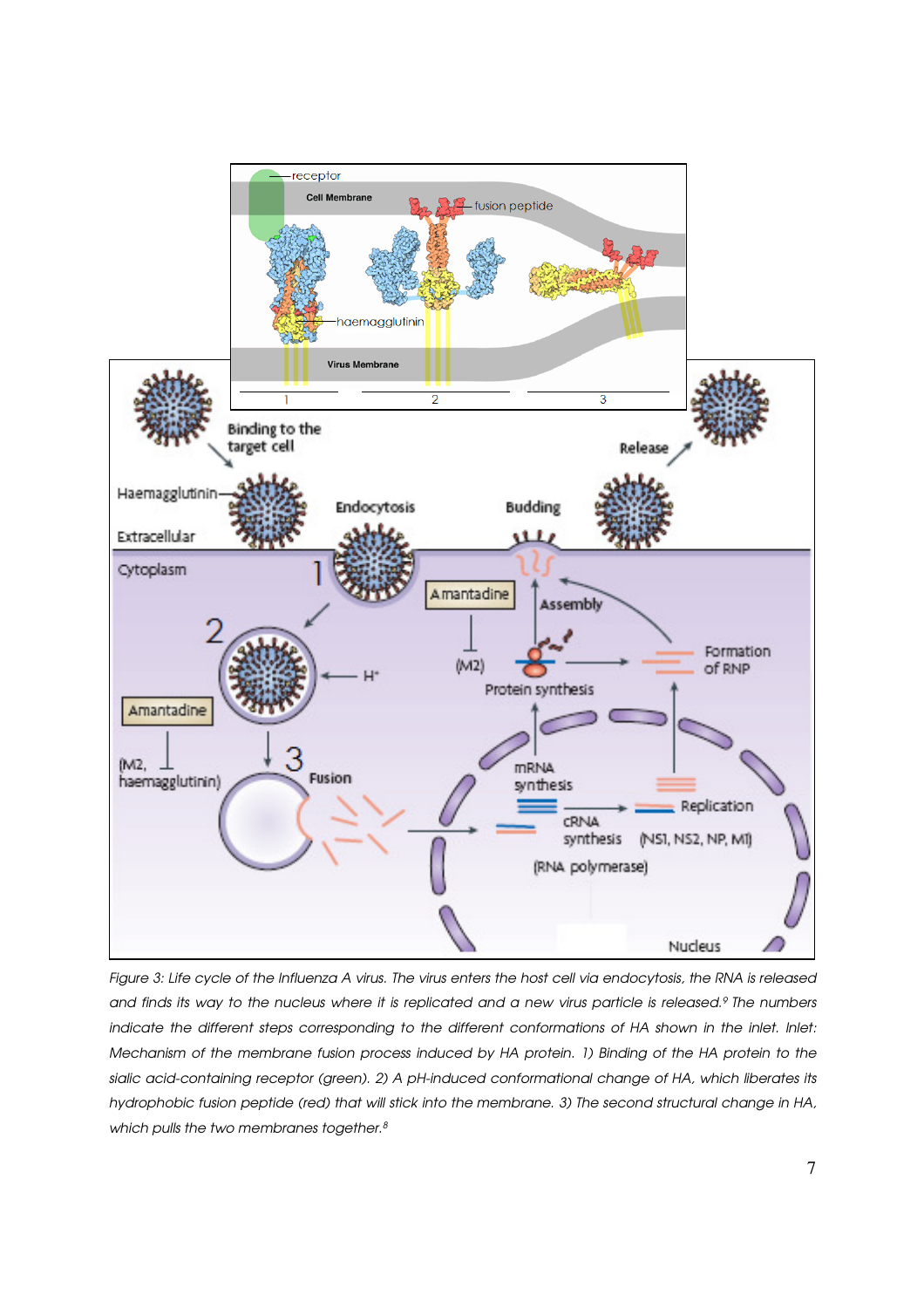After fusion there is no other barrier between the inside of the virus and the cytoplasm of the host cell, so the genetic information is free to move towards the nucleus of the host cell. Prior to this membrane fusion, the M2 channel in the viral envelope opens in response to the low pH. The channel is proton-selective, so protons flow into the virus and the low pH induces the dissociation of the matrix protein M1 from viral ribonucleoprotein (vRNP). RNP denotes a complex of RNA with proteins bound to it (Fig 4).<sup>6</sup>



Figure 4: RNP complex. The viral RNA is associated with the nucleoprotein (NP) and three subunits of the viral polymerase complex (PA, PB1 and PB2). The nuclear export protein (NEP) is associated with RNP and the M1 protein is associated with the RNP and the viral envelope.<sup>6</sup>

Among the functions of RNP is transport and translation of mature mRNA.<sup>10</sup> The virus contains 8 molecules of single stranded RNA, which will be released into the cytoplasm of the host cell as free RNPs. These RNPs migrate to the nucleus of the host cell, where the transcription and replication of the viral RNA takes place, performed by vRNPs.<sup>6</sup> When the genome is expressed, new virus particles are formed and released to the outside of the host cell (Fig 3).

#### 1.5 What is the mechanism of M2 channel at the molecular level?

In the closed state the His37 amino acids of the four different subunits are oriented with their imidazole side chains directed towards the inside of the channel. This way they occlude the pore. The Trp41 molecules form hydrophobic interactions with Leucine and Isoleucine side chains of the adjacent helix, thereby stabilizing the tetramer. Below pH 8.2 two of the four His37 are protonated, forming two +1 dimer species His-HisH+. Within each dimer hydrogen bonds are formed between the imidazole and imidazolium. Two of the four helices are bend and create a small pore in the His37/Trp41 region. When the host cell acidifies the endosome, the pH is lowered and below pH 6.3 the third His37 residue is protonated. This leads to breaking of the 2 fold symmetry of the +1 dimers and activates the channel. The helices of the C-terminal half of the TM helix diverge towards the C-terminus, thereby creating an open cavity.4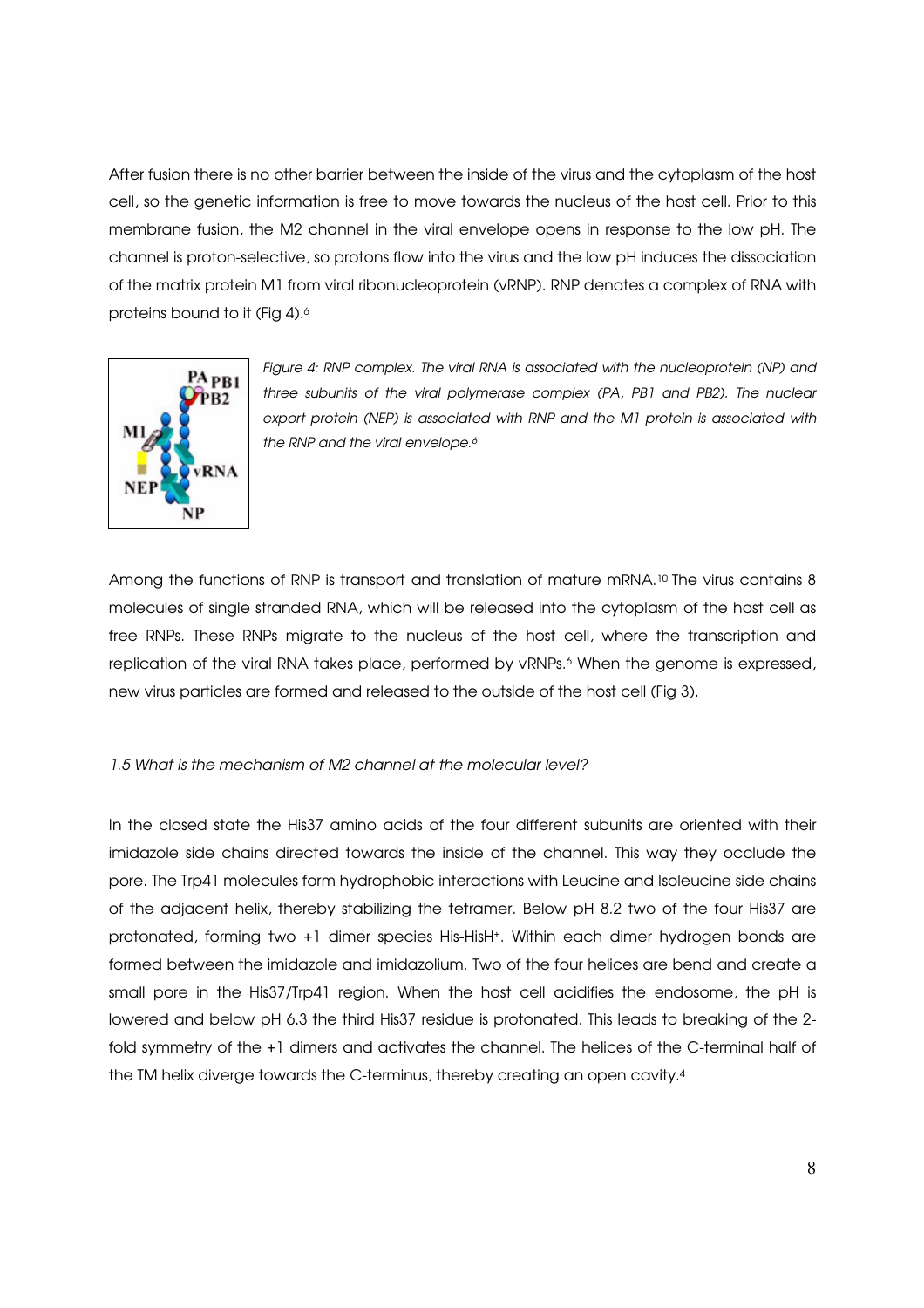Valine27, Alanine30 and Glycine34 form an aqueous pore together with His37 and Trp41. This is confirmed by hydrogen-deuterium exchange measurements, because those residues exchange more rapidly than residues located in the cytoplasmic domain.7 It is found, using molecular dynamics simulations, that a wire of water is formed over which protons diffuse through the hydrogen-bond network of water (the so-called Grotthuss mechanism). However, this water wire is broken at the His37 constriction. Two models are proposed for the mechanism of the passage of a proton through the His37 tetramer: the "Gating model" and the "Shuttle model".<sup>4</sup>

The Gating model proposes that the third protonation of His37 at pH 6.3 opens the channel because of electrostatic repulsion. This way the water wire becomes continuous and the protons can hop along the water wire via this Grotthuss mechanism over the entire length of the channel.4,5 An illustration of this mechanism is shown in Figure 5.



Figure 5: Proposed mechanism for the Gating model. The side chains of the four His37 residues are shown. When His37 is protonated, the side chains will be positively charged and because of electrostatic repulsion the channel is opened.<sup>5</sup>

The Shuttle model suggests that the imidazole nitrogen of His37, which faces the extracellular side of the membrane, binds one proton to form a biprotonated intermediate. The other nitrogen releases its proton on the intracellular side and thereby returns the imidazole to the neutral form. After this, the initial state of the molecule is recovered by tautomerization of the imidazole.<sup>4,5</sup> The mechanism is shown in Figure 6.



Figure 6: Proposed mechanism for the Shuttle model. One His37 side chain is shown. A proton is bound to one side of the ring and a positive charge occurs. To remove this charge, one proton is released from the other side of the ring.<sup>5</sup>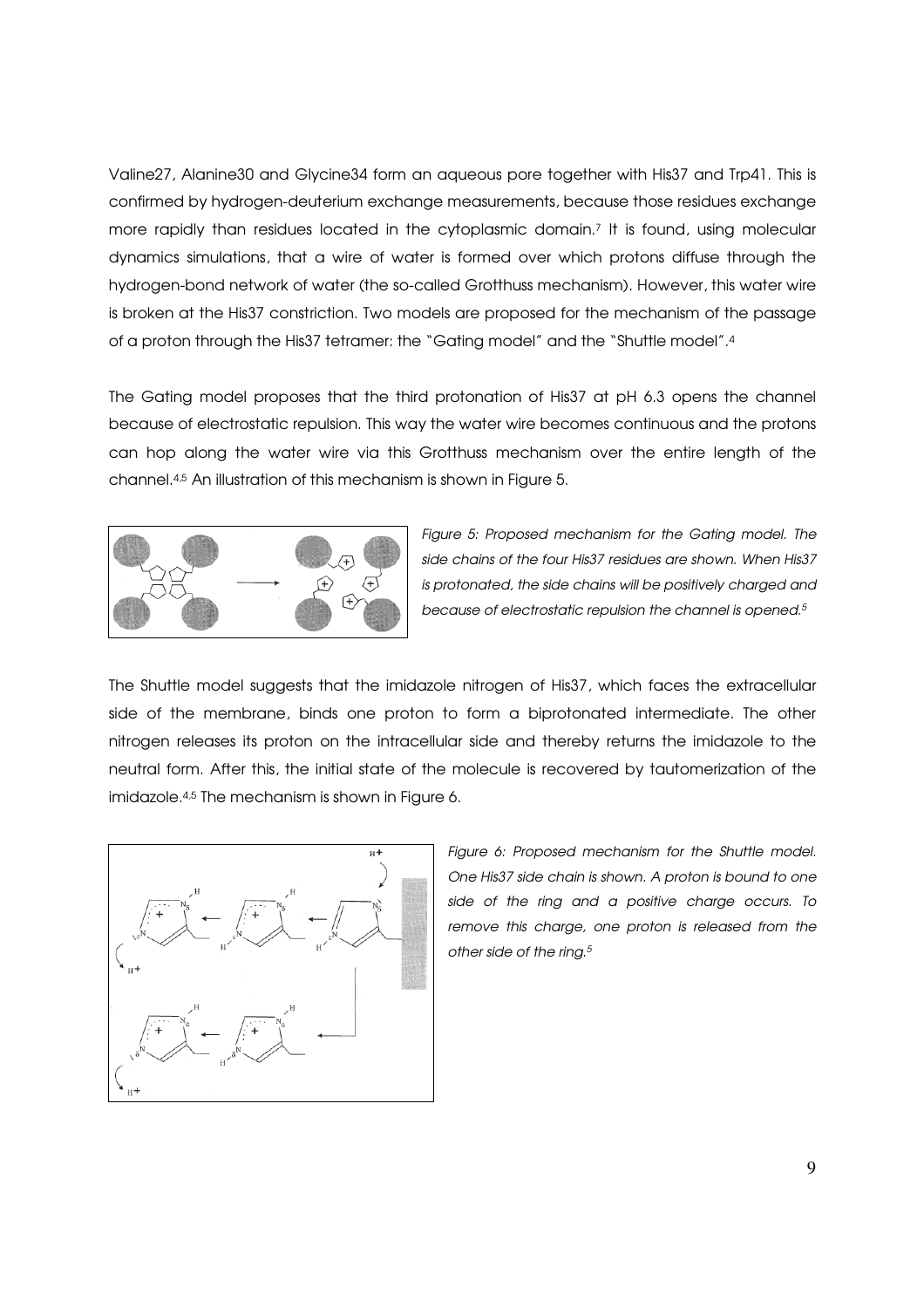Proton transport can only take place if the channel is opened decently. In the described models, the channel is opened at the position of His37, but it is thought that His37 is the pH sensor (or selectivity filter) and Trp41 is actually the gate.47,11 When His37 is protonated, the Trp41 side chains rotate towards the His37, because the formation of cation-π interactions favours this conformation. The negative charge of the indole π-electrons partially neutralizes the positive charge on the His37 molecules and thereby stabilizes the open form of the channel. The rotation of the Trp41 side chains leads to a conformation parallel to the axis of the pore. Because of the His37 side chains forming a barrier it is still impossible for most ions to flow through, but the small protons can.7 The conformational change can be seen in Figure 7.



Figure 7: Mechanism of opening of the M2 channel. Only two of the four His37 and Trp41 residues are shown for clarity. When His37 is protonated, Trp41 rotates towards His37 and forms a cation-π interaction, thereby opening the channel.<sup>6</sup>

The opening or closing of the channel is only dependent on the pH on the outside of the virus. (pHout). The channel is completely closed above pH 7.5 and open below pH 6.3. No outward current of H+ is observed, which is probably a consequence of the bulky side chains of Trp41.7,11

It is found that the antiviral drug amantadine (Fig 8) inhibits the replication of the virus. This is a consequence of the inhibition of the M2 channel activity. It is suggested that amantadine acts from the outside of the aqueous pore and it interacts with the M2 channel in its tetrameric form and already in concentrations below  $1 \mu M$ .<sup>5</sup> The adamantane group of the amantadine molecule, which is the bulky part of the molecule without the NH2 group, is hydrophobic and therefore interacts with the side chains of the hydrophobic residues that line the pore. Perhaps also a hydrogen bond is created between the ammonium nitrogen of amantadine and the imidazole ring of His37, which will interrupt the cation-π interactions between His37 and Trp41 and prevent the channel from opening.<sup>7</sup>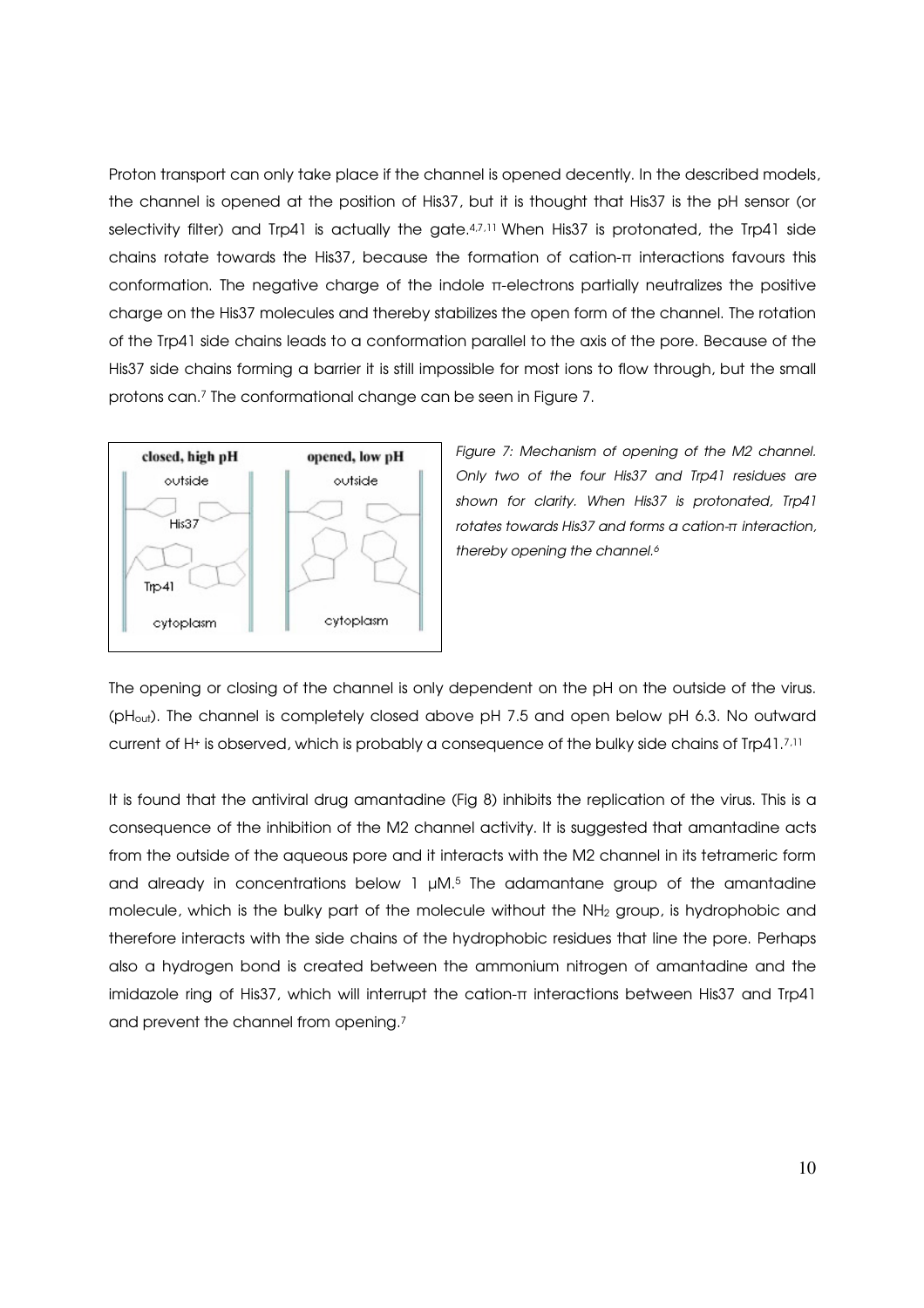

Figure 8: Structure of the amantadine molecule.

# 1.6 State of the art and prospects.

There is a relatively clear overview of what the M2 protein looks like and how it functions. It forms a tetramer with the transmembrane part in an  $a$ -helix form. It is a proton channel that plays an essential role in virus replication. The protonation of His37 and the rotation of Trp41 are essential for gating. Amantadine can block the channel and thereby prevent virus replication.<sup>5</sup> So far, the most information about the channel is found by doing experiments with M2 in detergents and micelles as mimics of lipid bilayers. Most data are observed for only the transmembrane part of the protein. It will be desirable to perform full-length protein studies, especially for understanding the function of the C-terminal and N-terminal parts. <sup>4</sup> It is found that parts of the cytoplasmic tail can be removed without losing its ion channel activity. Probably this C-terminal part plays a role in other processes that are involved in virus replication. An important question that remains is: How is it possible that the channel is able to let proton flow into the virion, while a positive potential should be building up on the inside?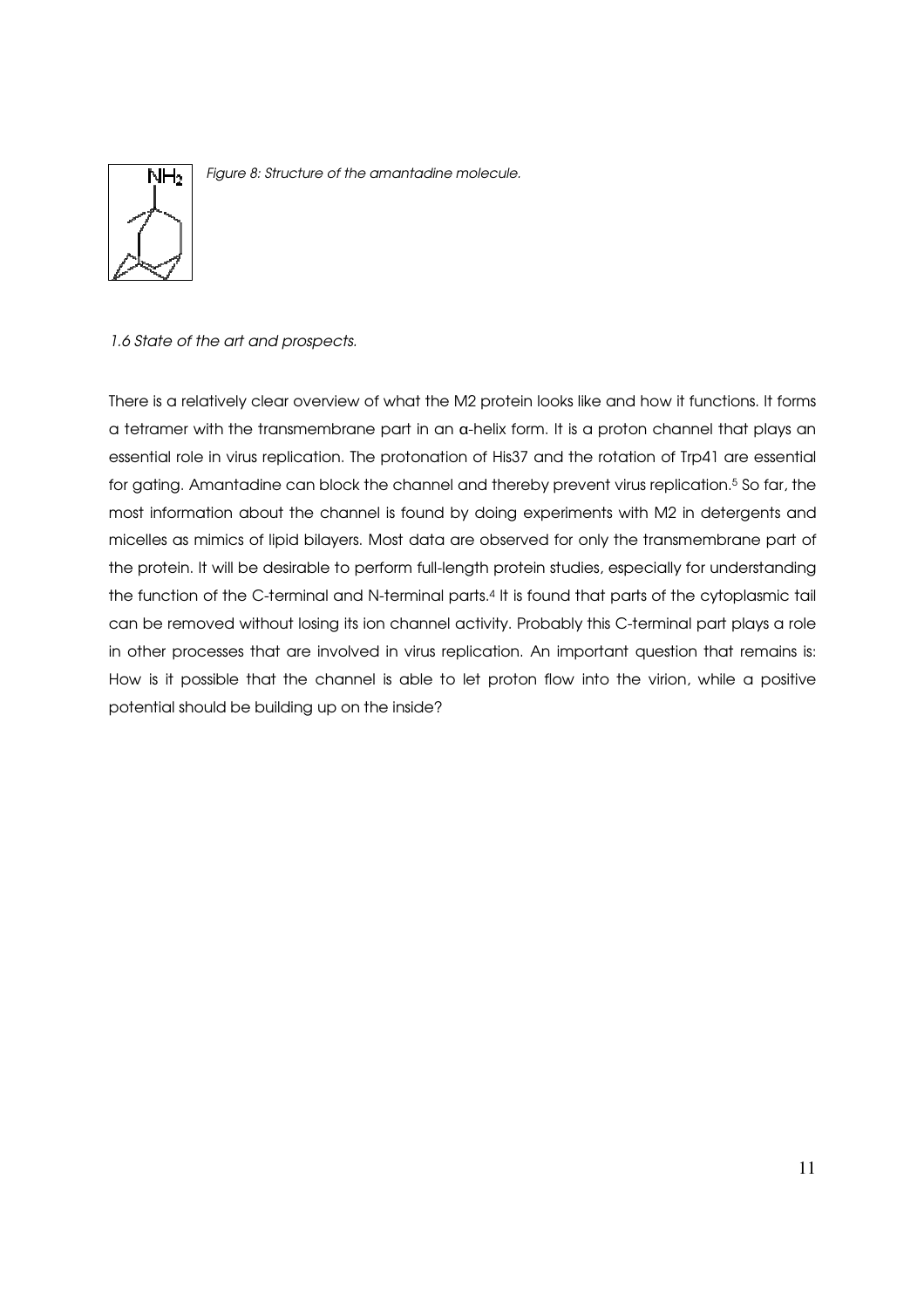# 2. Applications

#### 2.1 Drug delivery

One of the applications of M2 channel in nanoscience is drug delivery. Methods for delivery of drugs that are used nowadays, like intravenous injection, oral dosage or suppositories, spread the drug throughout the entire body and this way it will also affect the healthy tissue. There are two consequences of these conventional drug delivery methods. First, the dose should be high enough to have a considerable effect and the second, there should be a proper balance between the toxicity of the drug and the therapeutic effect. In essence every drug is toxic, because most of the times it is not a compound that is present in the body in nature. However, it is the drug that is able to cure some particular disease. In conventional drug delivery methods only a small fraction of the drug will eventually arrive at the right spot, so quite a large amount of the drug has to be given to the patient. To overcome this problem, three stages are important. First the drug should be encapsulated into a carrier. The carrier prevents the interaction of the drug with its environment, until it arrives at the right place.12 This would drag the equilibrium between the toxicity and the therapeutic effect of the drug towards the therapeutic effect. Less amount of the drug is needed, so that it will not be toxic and cause side effects, but still enough of the drug will arrive at the right place in the body to be able to cure. One of the most promising carriers are liposomes. A liposome is a small vesicle that consists of a lipid bilayer surrounding an aqueous environment. They are relatively easy to prepare and modify and to load with different kinds of drugs.

Once the drug is encapsulated in a proper carrier, the second important stage is the targeting. The drug carrier should be targeted to the specific place in the body, so that it will accumulate and the amount of locally released drug will be high enough to have a considerable effect. In case of liposomes used as carriers, this can be achieved by coating the liposomes with ligands or antibodies that direct them to the receptors in the target cells, such as cancer cells or tumors and inflammation sites.<sup>13</sup>

The last stage is the triggered release of the drug. After the carrier with the drug inside has arrived at the right place in the body, a trigger is needed to release the drug in that place. This trigger can be external or internal.<sup>12</sup>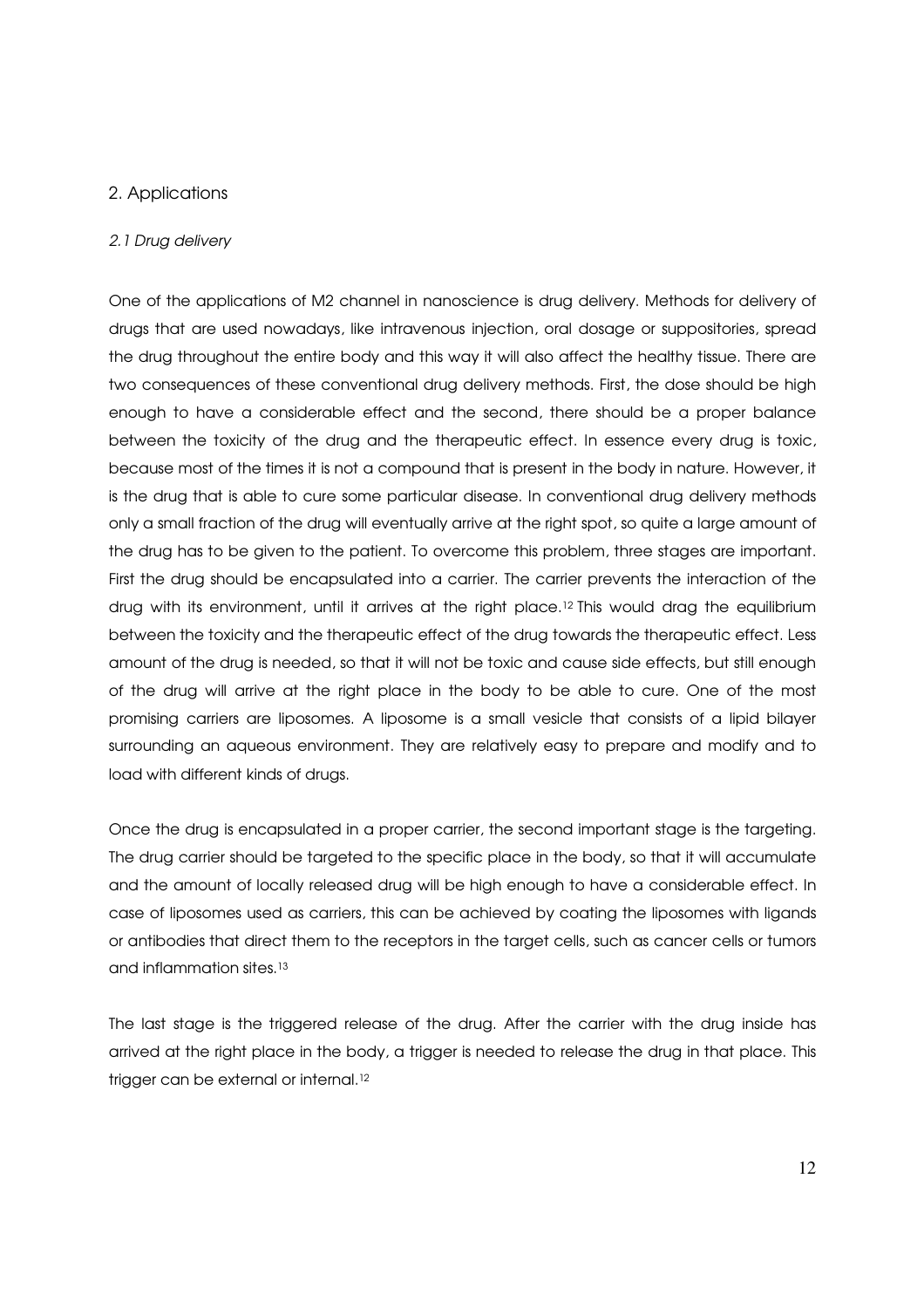However, even though all these three stages materialize, the next challenge in case of intracellular drug delivery is prevention of degradation of the drug by metabolic enzymes inside the cell. To prevent degradation, the drug should escape from the liposome as soon as it is taken up by the cell.

This is where the influenza A M2 channel becomes important for applications in nanoscience. The mechanism of influenza A to deliver its RNA into the host cell offers an alternative mechanism for intracellular drug delivery. Instead of the RNA, a drug can be put inside the virion and the virion can be released into the body. When the virion reaches a place with pH below 6.3, this triggers the virion to burst open and release the drug directly into the cytoplasm of the cell. The problem of degradation is circumvented, because the virus will release the drug immediately.

The method could be very advantageous especially for the delivery of small interfering RNA (siRNA). SiRNA is a class of small double-stranded RNA, about 20 to 25 nucleotides. It can influence the expression of particular genes inside the cell. The delivery of 'naked' siRNA is difficult, because the cellular permeability is low. Several methods have been tried to increase this permeability, but those are not so convenient for use in vivo applications. Another current limitation in the delivery of siRNA is its stability. SiRNA is readily degraded by RNases, which are present both intracellular and extracellular environments. <sup>14</sup> To overcome these problems, encapsulating the siRNA inside the virion might be a good solution. This way, the siRNA would not have to travel through the membrane. It would be taken up by cells themselves via endocytosis of the virus, hence there is no diffusion problem anymore. In addition it would be directly delivered from the virion into the cytoplasm. This way degradation of the siRNA would be prevented and it would not be necessary to chemically modify the siRNA.

Drug delivery is not limited with only intracellular delivery, it is also possible to deliver a drug around the cells, for example in the stomach or the duodenum. What is important in this case is that the opening of M2 channel should not be limited to a pH of 6.3, because the pH of gastric acid in the stomach is about 2.0 and the pH in the duodenum is about 5. In the case of the virus in its natural form and environment, His37 is the pH sensor and the virus will release its contents when triggered at a pH of 6.3 or lower. To deliver drugs to for example the stomach, the histidine residue should be replaced with a residue that is sensitive to lower pH. So the system could be modified for delivering drugs to the right places. For example the amino acids aspartic or glutamic acid (Fig 9) can be used instead of histidine, because they both have a pKa of 4.1.1b In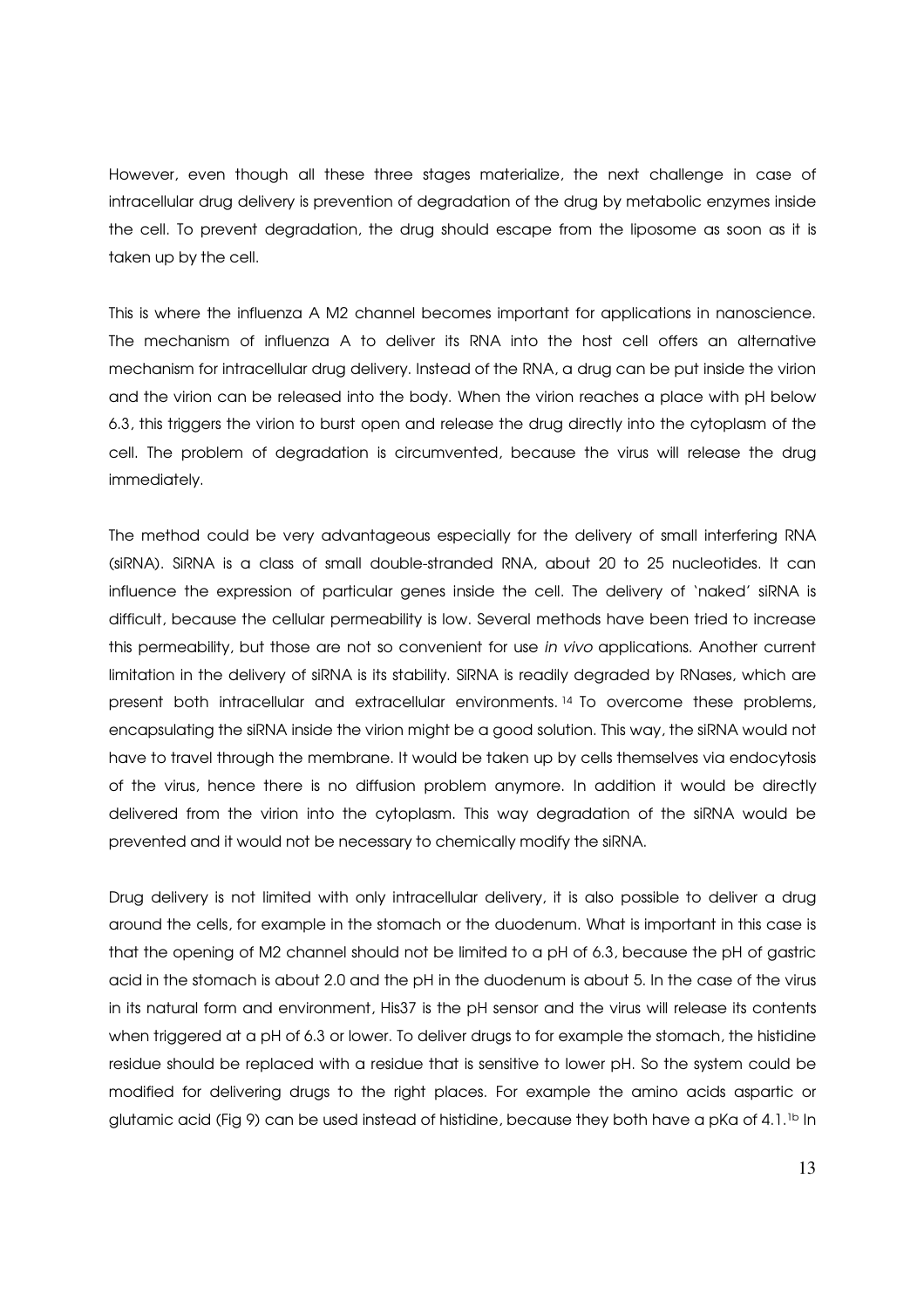this case the channel would open at much lower pH than in the case of histidine. However, one has to keep in mind that it should still be possible for the alternative residue to form a cation-π, or any other convenient, interaction. In the case of aspartic and glutamic acid, above a pH of 4.1 they will be in their deprotonated form, this means with a negative charge. This negative charge would repel the negatively charged indole ring of tryptophan and the channel would be closed. When the acid groups are protonated, the –OH group can form an interaction with the tryptophan and the channel would open.



Figure 9: Structures of aspartic acid (left) and glutamic acid (right) as free amino acids, not incorporated in a protein.

Instead of searching for amino acids, which have the right pKa, it would be more favourable to have complete freedom in regulating the pH at which the channel will open. This can be achieved by first replacing Histidine at the 37<sup>th</sup> position in the protein with the amino acid cysteine (Fig 10) in order to generate a specific anchor point in the protein. This amino acid has a thiol side chain. Second, a specific base molecule with a low pKa could be designed and synthesized. This molecule should also have at one end a thiol-reactive group. Now this artificial pH-sensor could be covalently attached to the cysteine side chain by forming a disulfide bridge with the free thiol group of the cysteine in the protein. It is convenient to use a base with a low pKa, because this way it will be in its neutral form at higher pH and it will get protonated in an acidic environment. When it is protonated, it would form a cation-π interaction with Trp41 in the same way as His37. An example of such a compound is aniline (Fig 11). Its protonated form has a pKa of 4.6, so below this value the alanine gets protonated.<sup>15</sup> In order to lower this pKa even further, one could attach electron-withdrawing groups to the phenyl ring. This will make it even harder for the aniline to keep its proton, so this will open the channel at even lower pH.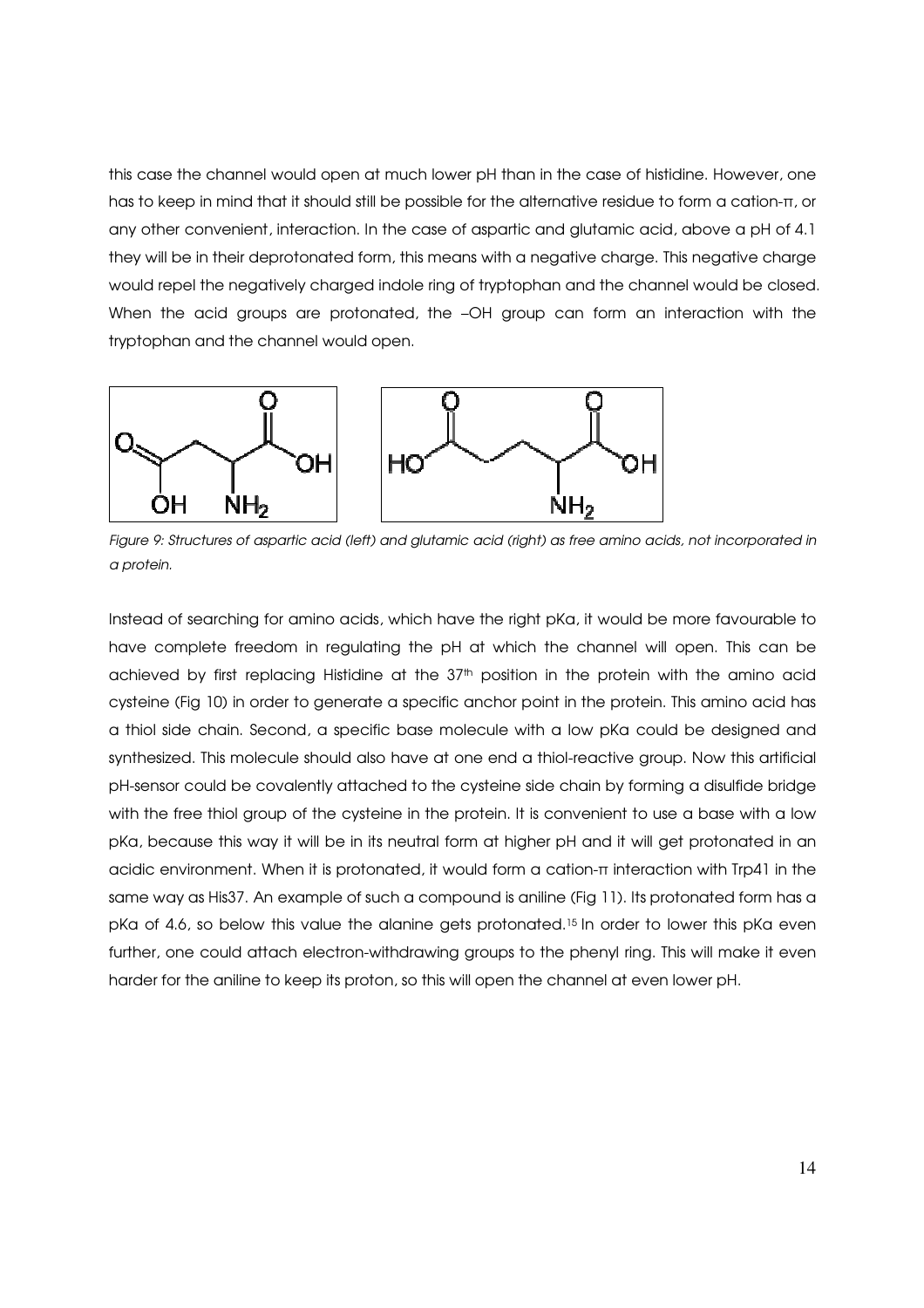

Figure 10: Structure of cysteine as a free amino acid, not incorporated in a sequence.



Figure 11: Structure of aniline in its neutral form.

### 2.2 Regulation of pH in chemical reactions

One can also think of using the M2 channel for other purposes. For example it could be used in organic chemistry. In some reactions, like the formation of an aldehyde from a chromic ester (Fig 12), acid is formed during the reaction.<sup>16</sup> When one wants to do a next step after this reaction in a neutral environment, this is a problem. Nowadays the H+ ions are removed from the solution by adding a base or the product is purified before continuing the reaction. To make this easier, the H+ ions could be removed from the solution using the M2 channel. This way, purification of the product would no longer be necessary and this is a huge gain in a multiple step reaction. Furthermore, it could also facilitate so-called 'on-pot-synthesis' because the reaction compounds could stay in the same jar all the time.



Figure 12: Formation of an aldehyde from a chromic ester. In this reaction acid is formed.

For this purpose, M2 channels could be embedded into an impermeable membrane that then would function as a selective filter for H+ ions. If the filter is placed in the bottom of the flask in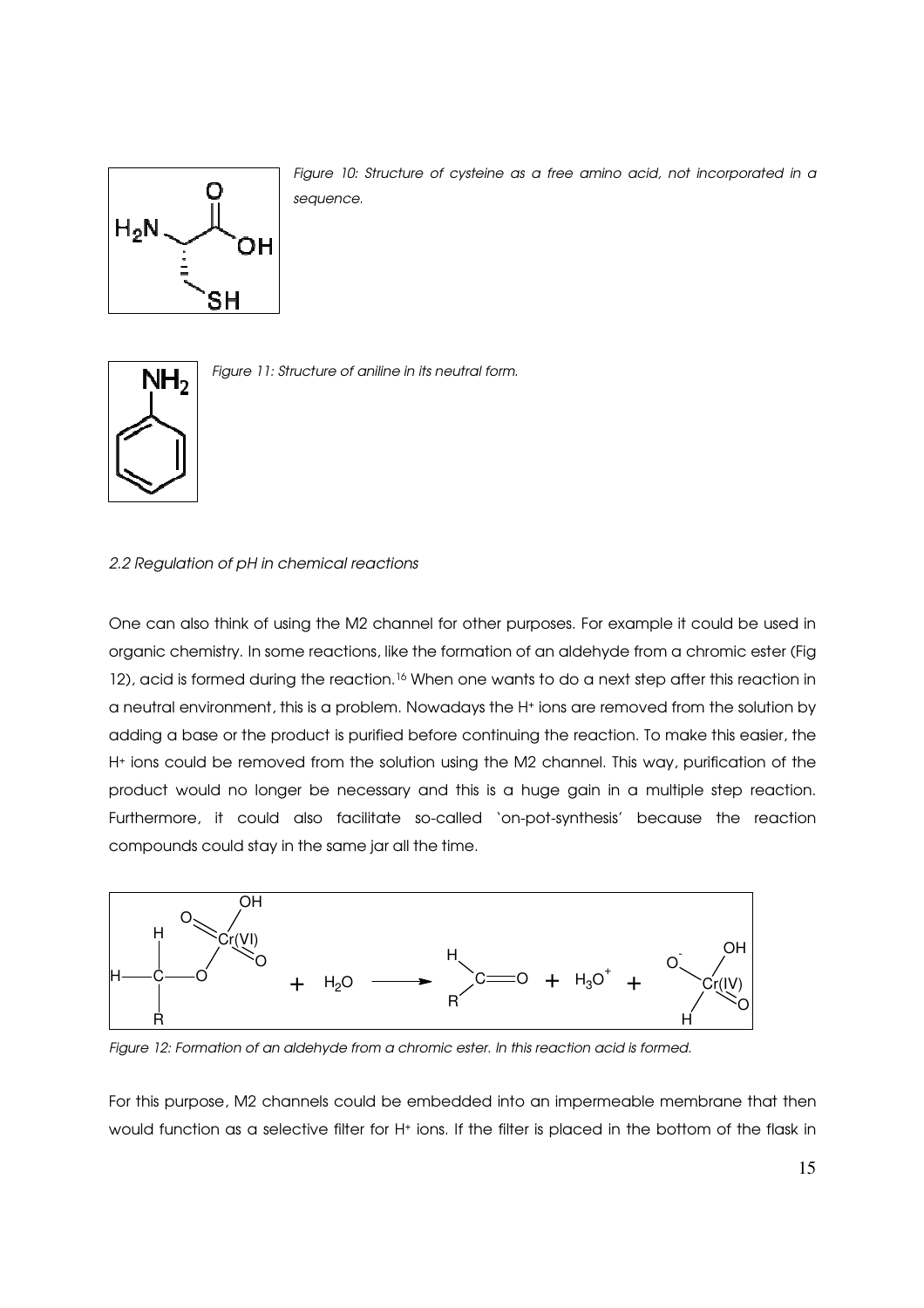which the reaction is performed (Fig 13), the H<sup>+</sup> ions could be removed at the bottom real-time. When the pH of the reaction mixture drops below a certain value, the channels would open and the H+ ions would be caught below the membrane.



Figure 13: M2 channels incorporated in a membrane, which will act as a selective H<sup>+</sup> filter. The reaction mixture is positioned on top of the membrane (yellow) and the protons are captured below (blue). M2 channels are indicated green.

M2 channel in membranes could also be used to keep the pH at a certain value ranging from acidic to basic conditions. Besides in pure organic chemistry, this could be useful in enzymatic reactions. Enzymes require a certain pH at which they work the best, for instance lipase and sacharase, which have pH optima of 8.0 and 7.0, respectively. <sup>17</sup> The reactions can be performed in the same kind of setting as is drawn in Figure 13. Again when the pH drops below a certain value, the H+ ions will be transferred via M2 channel into the compartment below the membrane.

Reactions that are in chemical equilibrium could be another area where M2 channel could be valuable. In the case of a reaction in which acid is formed, but the equilibrium lies towards the side of the starting compounds, the M2 channel can be used to remove the H+ ions from the reaction mixture, so that the product will actually be formed and the reaction will not go backwards. A way of achieving this is shown in Figure 14. In this example a reaction A to B takes place in a particular solvent (pink). If the R-group is quite long, compound B will not dissolve in water. Therefore, if the H+ could be caught, compound B would get a negative charge (C) and consequently be soluble in water (blue). This way, the compound C would be trapped in the water and could be purified right away, because the rest of the reaction compounds would stay in the organic solvent.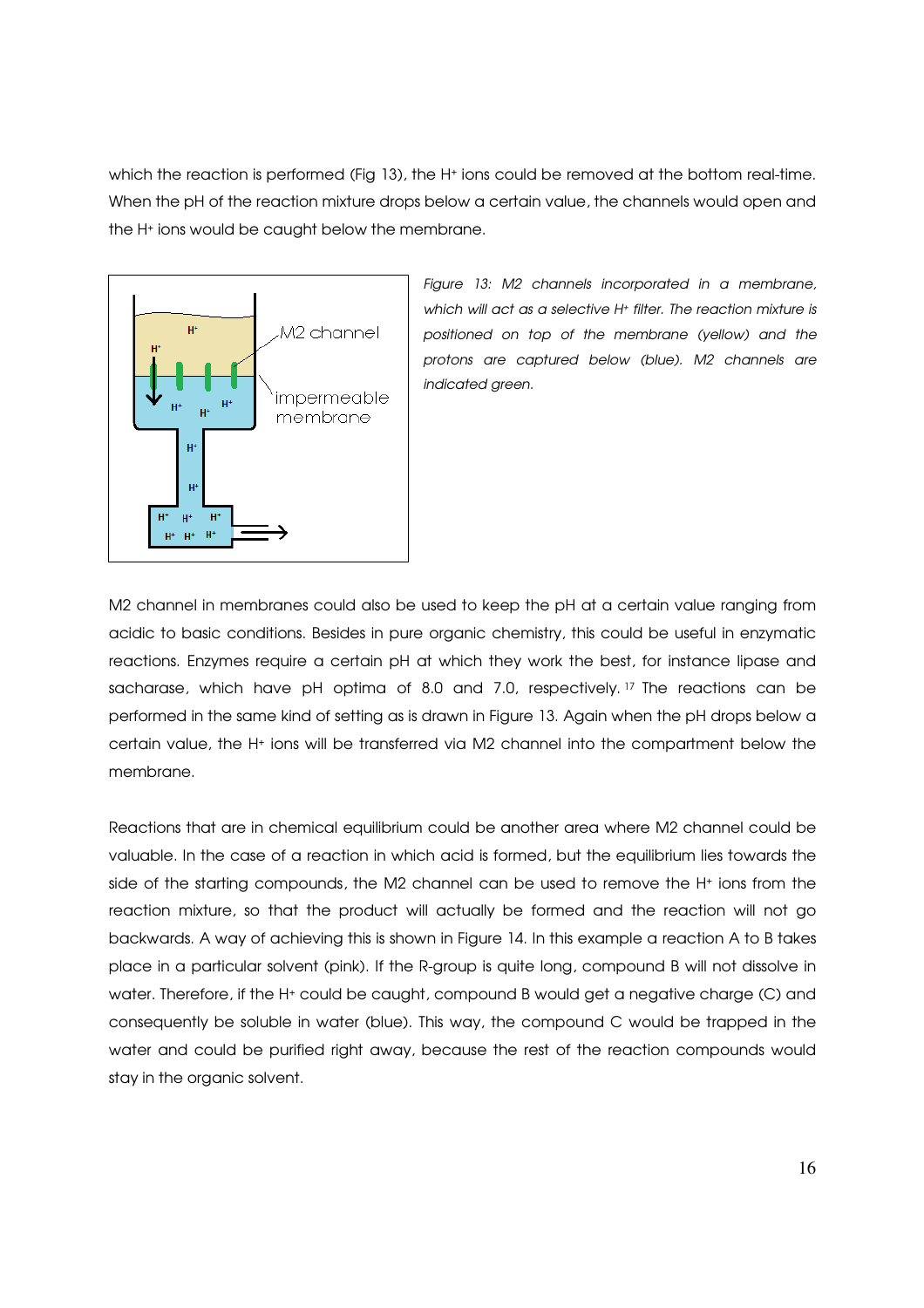

Figure 14: Reaction in which the conversion of A to B takes place in one solvent and by removing protons compound C will be trapped in the other solvent.

For the applications of M2 channel in extreme environments, such as very high or low pH, the channel should be embedded in a material that is stable in the application conditions. In stead of lipid membranes, pH-resistant support materials should be used. For example polymers could be a good choice, because synthetic polymers can be designed in many different ways. They can be made hydrophilic or hydrophobic and resistant to very acidic or basic conditions.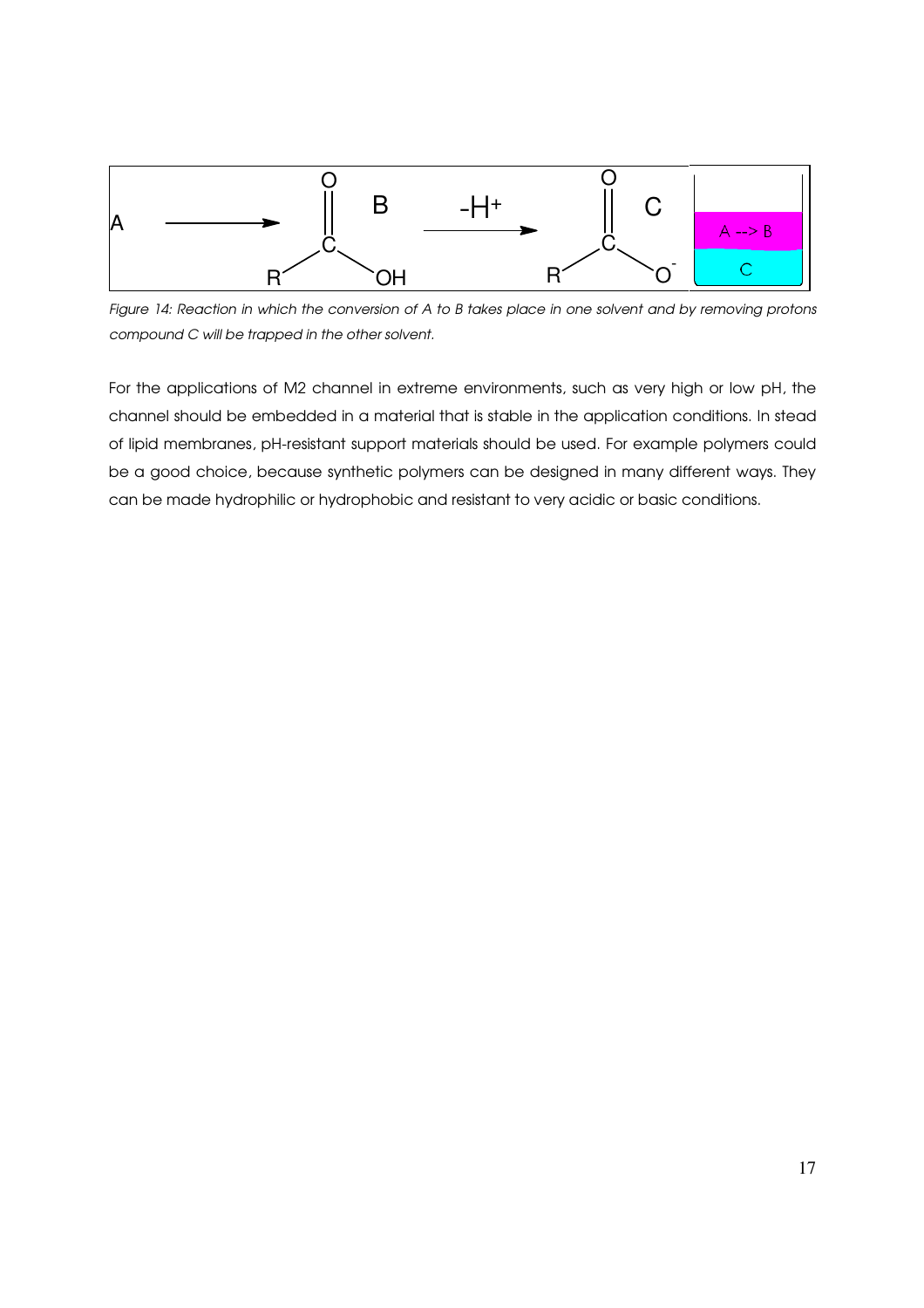# **Conclusion**

Here, a natural channel protein is discussed, which has important potential applications in nanotechnology. M2 channel offers an alternative solution for intra- and extra-cellular delivery of drugs that are either very sensitive to environmental conditions or difficult to deliver with conventional delivery methods. These channels also have the potential to be used in chemical reactions for pH regulation, reaction thermodynamics and separation of products. To the best of my knowledge none of these nanotechnological applications have yet been exploited by any research group.